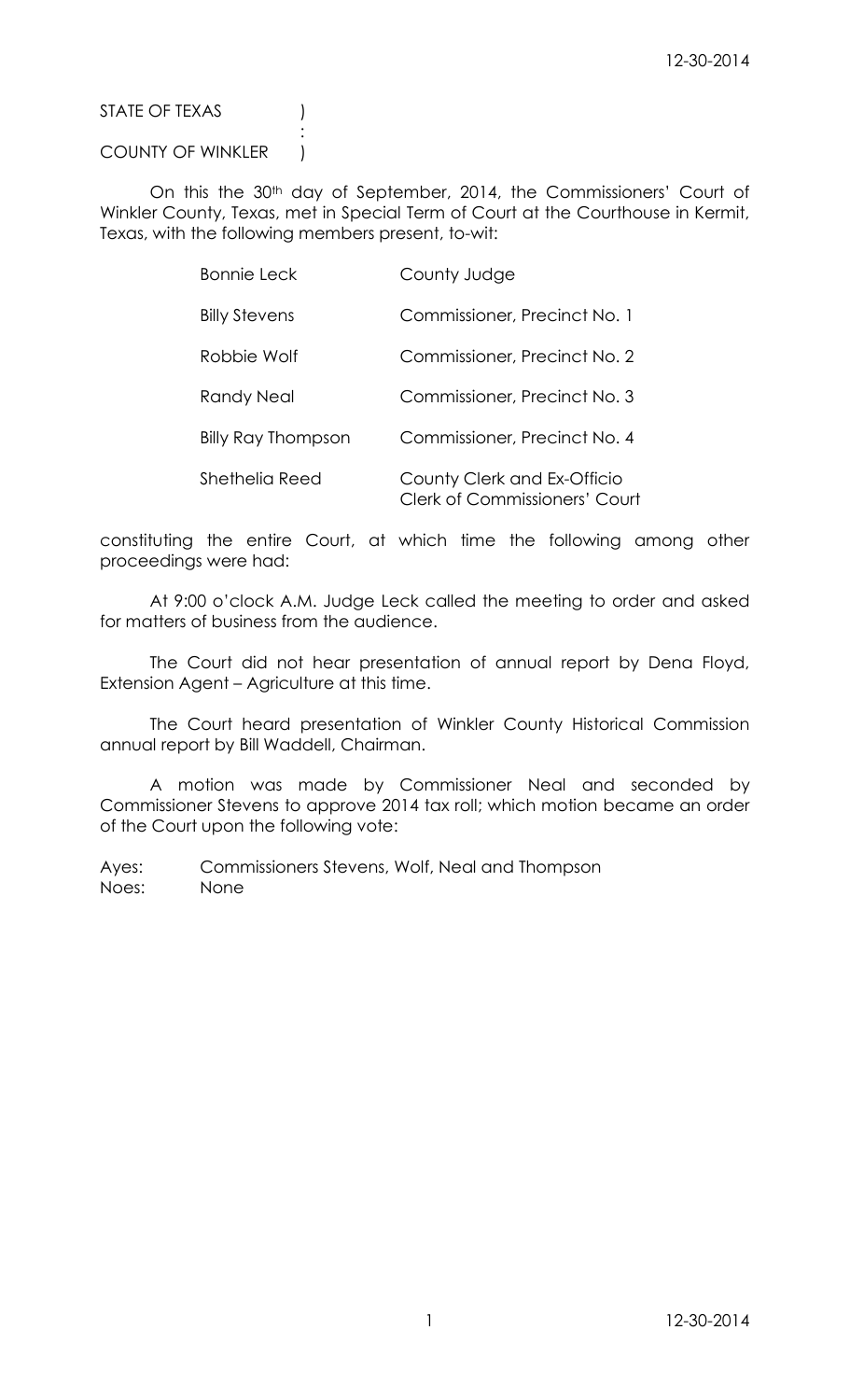# **ASSESSMENT ROLL SUMMARY**

# THE ASSESSMENT ROLLS OF WINKLER COUNTY FOR THE YEAR 2014 SHOW THE FOLLOWING SUMMARIES:

|             | <b>TOTAL VALUE</b> | <b>COUNTY AD VALOREM</b> | <b>FC/LR</b> | <b>TOTAL TAXES</b> |
|-------------|--------------------|--------------------------|--------------|--------------------|
| Local Roll: | 123,377,443        | 817,516.85               | 77,532.11    | 895,048.96         |
| Oil Roll:   | 1,504,104,028      | 9,964,283.13             | 977,790.93   | 10,942,074.06      |
| Totals:     | 1,627,481,471      | 10,781,799.98            | 1,055,323.04 | 11,837,123.02      |
| Tax Rates:  |                    | .6624/\$100              | .0650/\$100  | .7274/\$100        |

I, Minerva Soltero, Assessor-Collector of Winkler County do solemnly swear that the rolls to which this attached contain a correct and full listing of the real and personal property subject to taxation in Winkler County, so far as I have been able to ascertain. The appaised value of property is the true and full market value as reflected by the certified values furnished by the appraisal district, and the footings of the several columns in said rolls and the tabular statement returned are correct, as I verily believe.

ttuo **'VA SOLTERC** 

**TAX ASSESSOR-COLLECTOR** 

 $\frac{10}{17}$ 

|                                                                                                              | WINKLER COUNTY TAX OFFICE<br>ATC SYSTEM STORES<br>THE SUFTWARE GROUP, INC. 03 Oct 2014 ORIGINAL ROLL TOTALS FOR ENTITY ALL |                      |          |  |                                                                                                  |  | Page<br>4 | 03 Uct 2014 |
|--------------------------------------------------------------------------------------------------------------|----------------------------------------------------------------------------------------------------------------------------|----------------------|----------|--|--------------------------------------------------------------------------------------------------|--|-----------|-------------|
|                                                                                                              |                                                                                                                            | YR. # BILLS ASSESSED | total ex |  |                                                                                                  |  |           |             |
| 2014                                                                                                         |                                                                                                                            |                      |          |  | 35360 1,683,949,646 56,468,175 1,627,481,471 9,950,416.78 830,015.26 10,781,799.98               |  |           |             |
| gni                                                                                                          |                                                                                                                            |                      |          |  | 35360 1,683, 949, 646 56, 468, 175 1, 627, 481, 471 9, 950, 416. 78 30, 015. 26 10, 781, 799. 98 |  |           |             |
| WINKLER COUNTY TAX OFFICE<br>THE SOFTWARE GROUP, INC. <b>03 Det 2014 ORIGINAL ROLL TOTALS FOR ENTITY ALL</b> |                                                                                                                            |                      |          |  | ATC SYSTEM COMPANY OF STREET                                                                     |  |           | 03 Oct 2014 |
|                                                                                                              | YR. # BILLS                                                                                                                | assessed             | total ex |  |                                                                                                  |  |           |             |
| 2014                                                                                                         |                                                                                                                            |                      |          |  | 35358 1,683,948,186 60,605,911 1,623,342,275 1,055,188.80 0.00 1,055,323.04                      |  |           |             |
| FCLR                                                                                                         |                                                                                                                            |                      |          |  | 35358 1,683,948,186 60,605,911 1,623,342,275 1,055,188.80 000 0.00 1,055,323.04                  |  |           |             |

A motion was made by Commissioner Neal and seconded by Commissioner Thompson to accept presentation of County Tax Assessor-Collector Continuing Education Transcript for 2014 as evidence of compliance with Property Tax Code §6.231(d), V.T.C.A.; which motion became an order of the Court upon the following vote: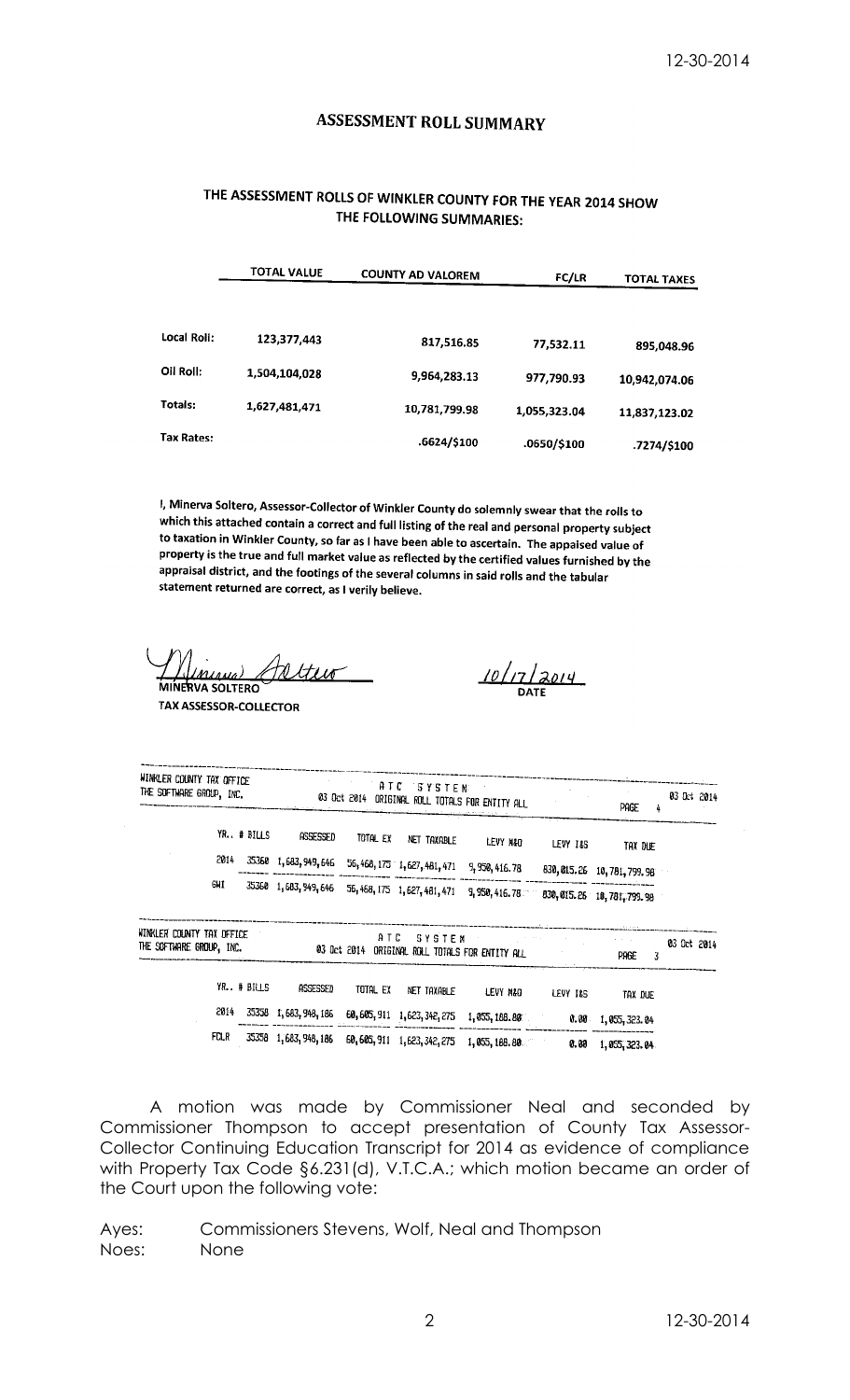

# **TAX ASSESSOR-COLLECTOR** CONTINUING EDUCATION TRANSCRIPT Reporting Period: 01/01/2014 - 12/31/2014

| Honorable Minerva Soltero<br><b>Tax Assessor Collector</b><br><b>Winkler County</b> |                                                               | ID:<br>Fax:      | 238131<br>Phone: (432) 586-6658 |
|-------------------------------------------------------------------------------------|---------------------------------------------------------------|------------------|---------------------------------|
| PO Box Y<br>Kermit, TX 79745-6024                                                   |                                                               | Enrollment Date: | 02/01/2014                      |
| Date                                                                                | Course                                                        |                  | Units                           |
| 03/10/2014                                                                          | Ethics for County Tax Assessor-Collectors                     |                  |                                 |
| 03/15/2014                                                                          | New Tax Assessor-Collector Orientation                        |                  | 2.00                            |
| 06/08/2014                                                                          | <b>TACA Annual Conference- Ft Worth</b>                       |                  | 10.25                           |
| 07/07/2014                                                                          | TAAD/TAAO Permian Basin Property Tax Prof Seminar             |                  | 4.50                            |
| 08/27/2014                                                                          | DMV: InfoXChange for RTS 7.5.0 Release Webinar                |                  | 1.00                            |
|                                                                                     | 11/17/2014 VG Young School for County Tax Assessor-Collectors |                  | 11.00                           |

Total Hours for year: 29.75

You have met your continuing education requirements for the period 01/01/2014 - 12/31/2014.

You may carry forward 9.75 hours to the next reporting period.

SB546 of the 83rd Regular Legislative Session requires a County Tax Assessor-Collector to successfully complete<br>20 hours of continuing education annually. Up to 10 additional hours, over the required 20, will be carried fo

Please contact the Tax Assessor-Collectors Association Director of<br>Education by email @ roving@brazoria-county.com with any questions. 12/04/2014

A motion was made by Commissioner Thompson and seconded by Commissioner Neal to appoint Tito Hernandez as At-Large member to Hospital Board of Managers for two-year term to expire December 31, 2016; which motion became an order of the Court upon the following vote:

Ayes: Commissioners Stevens, Wolf, Neal and Thompson Noes: None

 A motion was made by Commissioner Neal and seconded by Commissioner Thompson to appoint Suzanne Smith as Precinct No. 3 member to Hospital Board of Managers for two-year term to expire December 31, 2016; which motion became an order of the Court upon the following vote: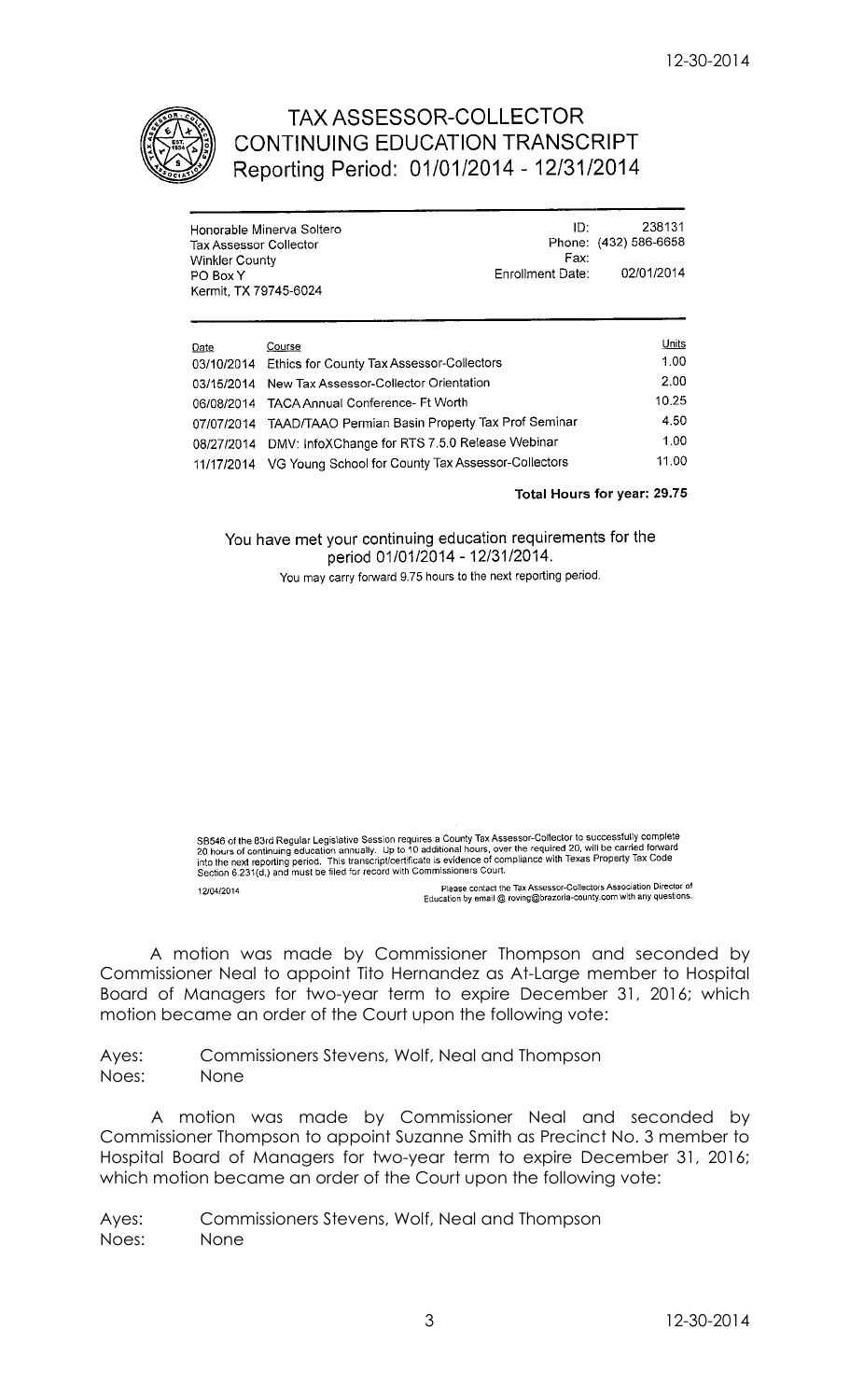A motion was made by Commissioner Thompson and seconded by Commissioner Neal to appoint Bonnie Leck as Precinct No. 4 member to Hospital Board of Managers for two-year term to expire December 31, 2016; which motion became an order of the Court upon the following vote:

Ayes: Commissioners Stevens, Wolf, Neal and Thompson Noes: None

A motion was made by Commissioner Stevens and seconded by Commissioner Neal to appoint Martha Stodghill as Precinct No. 1 member to Senior Citizens Advisory Board for two-year term to expire December 31, 2016; which motion became an order of the Court upon the following vote:

Ayes: Commissioners Stevens, Wolf, Neal and Thompson Noes: None

A motion was made by Commissioner Thompson and seconded by Commissioner Neal to appoint Dovie Abron as Precinct No. 4 member to Senior Citizens Advisory Board for two-year term to expire December 31, 2016; which motion became an order of the Court upon the following vote:

Ayes: Commissioners Stevens, Wolf, Neal and Thompson Noes: None

A motion was made by Commissioner Stevens and seconded by Commissioner Neal to appoint Ronald Hawley as Precinct No. 1 member to Golf Course Advisory Board of Directors for two-year term to expire December 31, 2016; which motion became an order of the Court upon the following vote:

Ayes: Commissioners Stevens, Wolf, Neal and Thompson Noes: None

A motion was made by Commissioner Neal and seconded by Commissioner Thompson to appoint Layne Nutt as Precinct No. 3 member to Golf Course Advisory Board of Directors for two-year term to expire December 31, 2016; which motion became an order of the Court upon the following vote:

Ayes: Commissioners Stevens, Wolf, Neal and Thompson Noes: None

A motion was made by Commissioner Neal and seconded by Commissioner Wolf to appoint Johnnie Armendariz as Fire Marshal for Winkler County for one-year term to expire December 31, 2015; which motion became an order of the Court upon the following vote:

Ayes: Commissioners Stevens, Wolf, Neal and Thompson Noes: None

A motion was made by Commissioner Neal and seconded by Commissioner Thompson to appoint Minerva Soltero as member to Winkler County Appraisal District Board of Directors for two-year term to expire December 31, 2016; which motion became an order of the Court upon the following vote: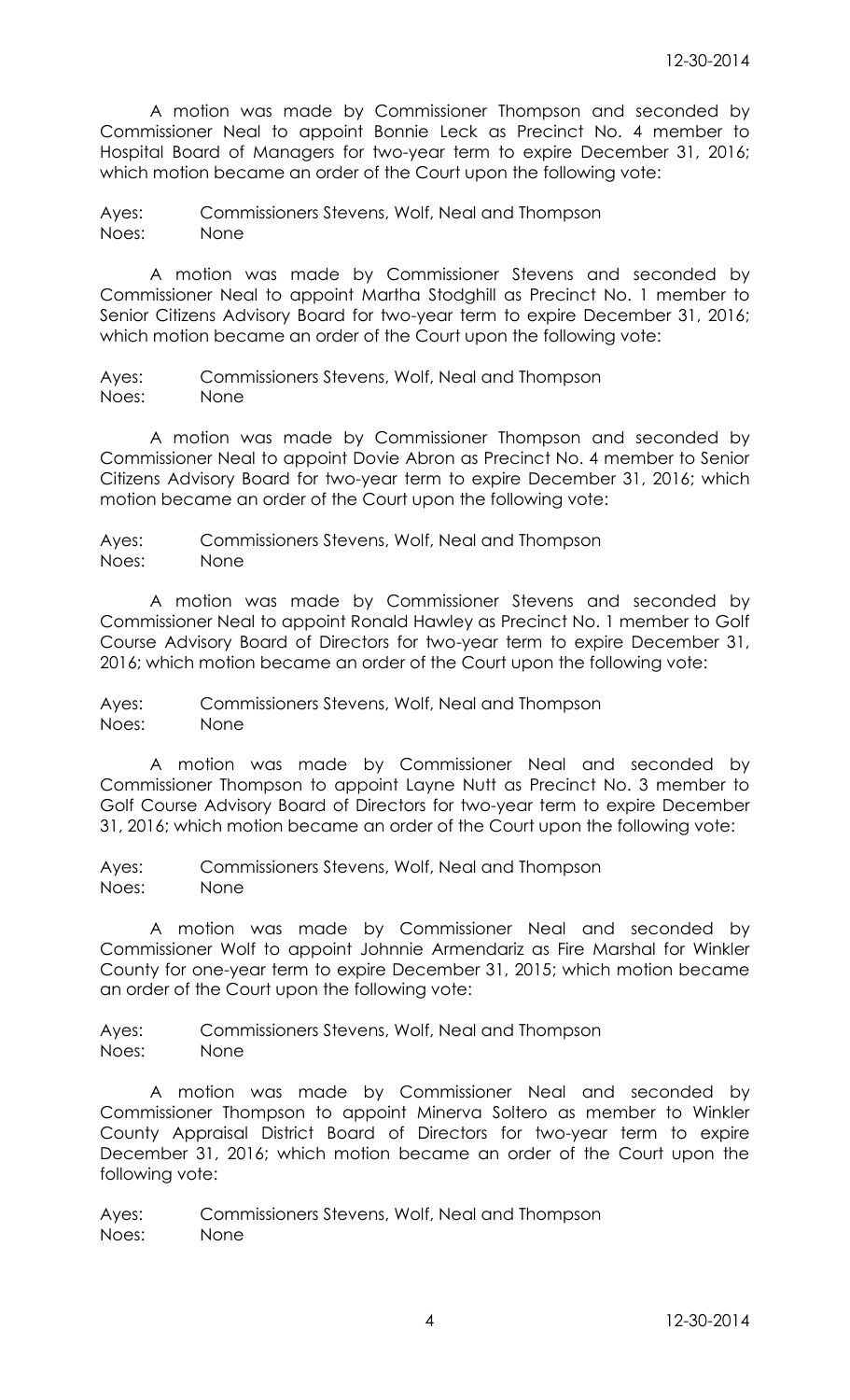A motion was made by Commissioner Neal and seconded by Commissioner Thompson to appoint Shethelia Reed, Winkler County Clerk, as Registrar and Pam Greene, Chief Deputy County Clerk, as Assistant Registrar for 2015; which motion became an order of the Court upon the following vote:

Ayes: Commissioners Stevens, Wolf, Neal and Thompson Noes: None

A motion was made by Commissioner Neal and seconded by Commissioner Thompson to appoint Charles M. Wolf, County Judge Elect, as representative for Permian Basin Regional Planning Commission for 2015; which motion became an order of the Court upon the following vote:

Ayes: Commissioners Stevens, Wolf, Neal and Thompson Noes: None

A motion was made by Commissioner Neal and seconded by Commissioner Thompson to appoint the following subordinate officers:

> Laurie Shropshire Librarian (Kermit) Pauline Kline **Assistant Librarian (Wink)** Robin Hawkins Meals Program Director Wannah Hartley Hospital Liaison Officer Mark Terry County Maintenance Engineer Dena Floyd Extension Agent of Agriculture Jerry Rogers Veterans Service Coordinator Robin Hawkins Senior Citizens Recreation Center Director Geneva Baker Human Resources Director

which motion became an order of the Court upon the following vote:

Ayes: Commissioners Stevens, Wolf, Neal and Thompson Noes: None

A motion was made by Commissioner Thompson and seconded by Commissioner Neal to appoint Robert A. Pascasio, Winkler County Memorial Hospital Interim Administrator, as member to Insurance Committee; which motion became an order of the Court upon the following vote:

Ayes: Commissioners Stevens, Wolf, Neal and Thompson Noes: None

A motion was made by Commissioner Neal and seconded by Commissioner Thompson to appoint Thomas Duckworth, Jr., Winkler County Attorney, Renee Treadwell and Sandra Shepard as members to Employee Handbook Review Committee; which motion became an order of the Court upon the following vote:

Ayes: Commissioners Stevens, Wolf, Neal and Thompson Noes: None

A motion was made by Commissioner Neal and seconded by Commissioner Stevens to designate the second (2nd) Monday of each month as the day of the week Commissioners' Court shall convene in Regular Term of court and the fourth (4th) Monday of each month as the day of the week Commissioners' Court shall convene in Special Term of Court during fiscal year 2015; which motion became an order of the Court upon the following vote: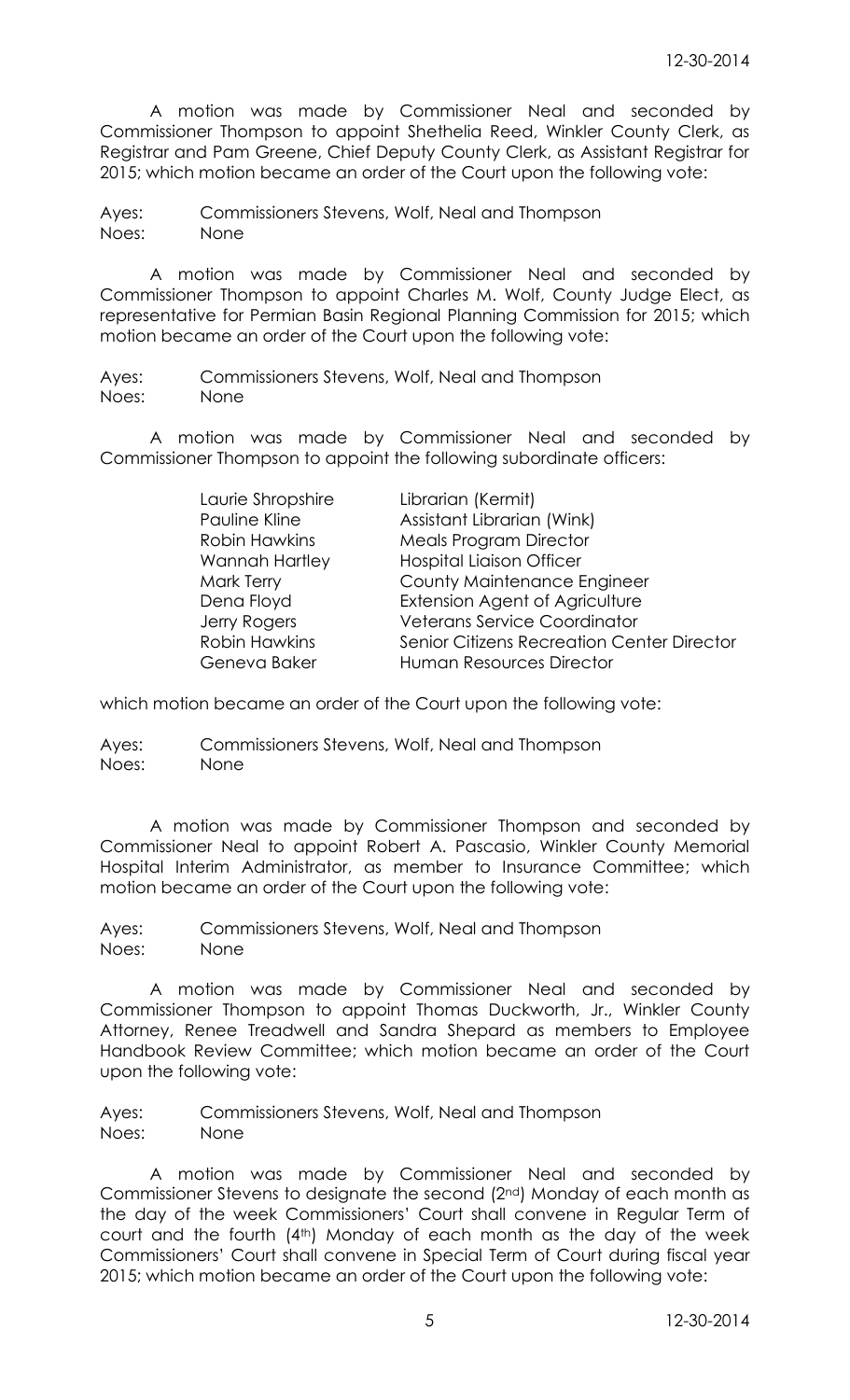Ayes: Commissioners Stevens, Wolf, Neal and Thompson Noes: None

A motion was made by Commissioner Neal and seconded by Commissioner Thompson to approve application of County Judge, County Auditor, District Clerk, Professional Prosecutor, County Attorney, County Tax Assessor-Collector, Sheriff, County Clerk, Probation Officer, County Treasurer, Librarian, Extension Agent-Agriculture and Justice of the Peace, Precinct No. 1, for deputies, assistants, secretaries and stenographers; which motion became an order of the Court upon the following vote:

Ayes: Commissioners Stevens, Wolf, Neal and Thompson Noes: None

A motion was made by Commissioner Neal and seconded by Commissioner Thompson to approve Tax Collection Client Support and Software Update Services Agreement between Winkler County and Tyler Technologies, Inc. for the period of January 01, 2015 through December 31, 2015; which motion became an order of the Court upon the following vote:

Ayes: Commissioners Stevens, Wolf, Neal and Thompson Noes: None

At 10:00 o'clock A.M. bidding for Phase VI of construction improvements to County Park in Kermit consisting of complete turnkey installation of ballparks including any items referenced on plan or needed for field play was declared closed. Only one (1) bid was received and after reviewing same, a motion was made by Commissioner Neal and seconded by Commissioner Thompson that the bid of Aquatic Recreational, Inc. in the amount of \$1,998,785.00 be accepted; which motion became an order of the Court upon the following vote: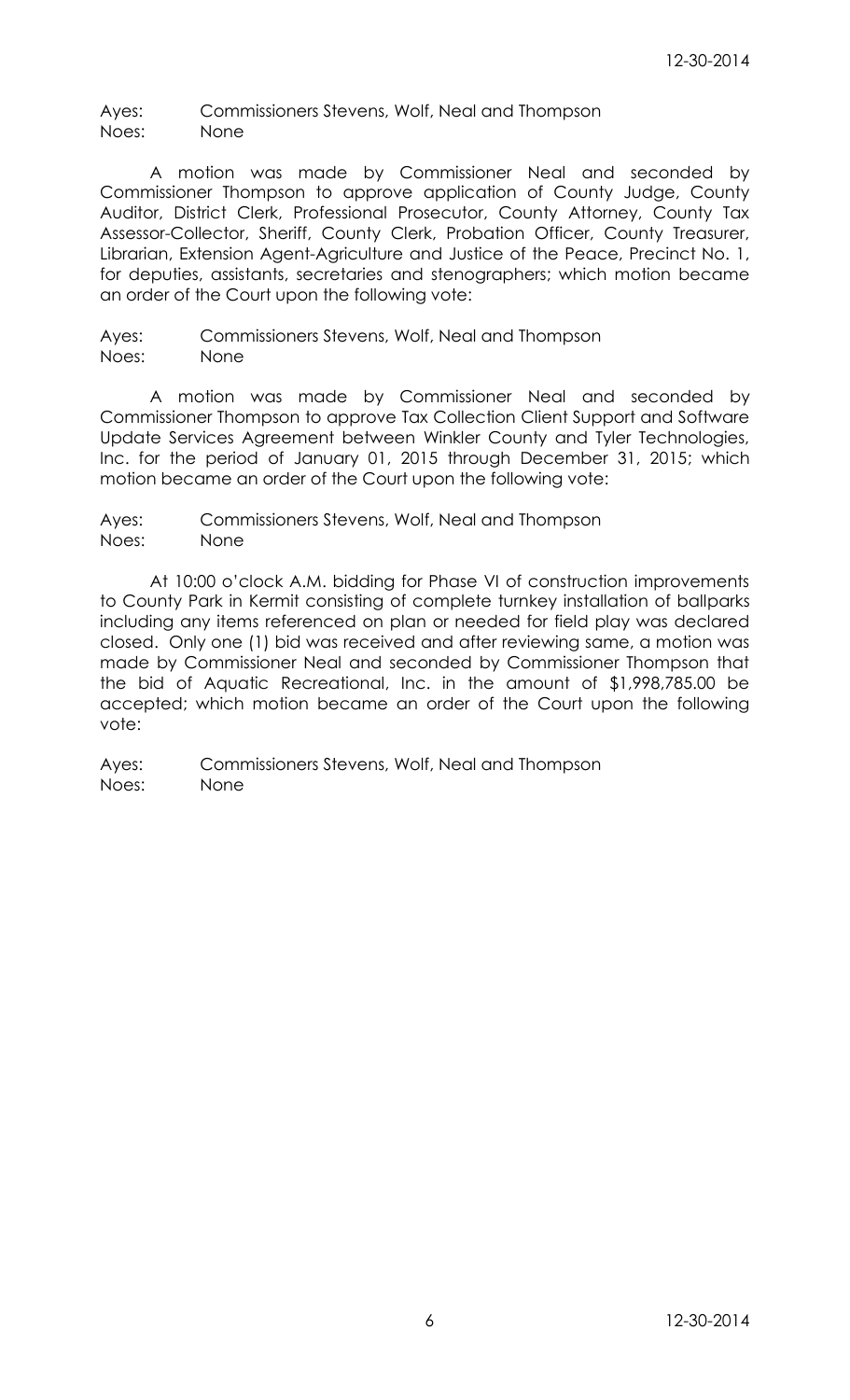West Texas Location: 1047 S. Poplar PO Box 1154 **Kermit, TX 79745**  $(432)$  488-8743



**DFW Location:** 14232 Rising Star Frisco, TX 75033<br>(214) 909-8561 (972) 767-3054 Fax

#### **COMMERCIAL PROPOSAL** for COUNTY OF WINKLER KERMIT PARK PHASE VI BALLFIELDS HARDSCAPE - COMPLETION KERMIT, TEXAS

Proposal issued: December 26, 2014

This proposal issued on this 26th day of December for the price estimation of the final phase<br>of hardscape and concrete construction at the ballfields at Winkler County Park in Kermit.<br>This proposal includes commerical lia

applicable state and local taxes. The work performed shall have a one year (1) warranty for both labor and materials used.

materials and applicable manufacturer's warranty as issued.<br>All pricing shall be turnkey and include materials, delivery, fuel surcharges, and installation.

nunation.<br>Price includes bid bond, performance and payment bond. Proposal valid for 45 days

#### Scope of Work to Include:

Survey Work: Site survey and stakeout will be performed by professional surveyor.<br>Plans updated as needed.

Plans & Permits: Contractor shall provide Civil Site Plan, Landscape Architect Plans, any shop drawings as needed. Updated Storm Water Plan and signage for site provided as needed.

Preconstruction & Layout: Contractor shall perform site layout and pre-construction inspection prior to start.

Utility Location: Call Digtess for site notification of any utility company with lines at the property for which its approval to commence work shall be obtained.

**Ball Park Construction per Plan:**<br>Deliver and install chain link fence around perimeter of field per plan.<br>Deliver and install visitor and home dugouts<br>Deliver and install large frame backstop minimum 20' height with chai Deliver and install bases Deliver and install scoreboard Installation of concrete walkways per plan Installation of ADA handicap ramps and markings per plan<br>Deliver and install aluminum bleachers – placement per plan<br>Deliver and install field lights per minimum wattage as needed for park size Deliver and install infield clay mix for fields.<br>Infield preparation for turnkey baseball field installation per plans<br>Infield preparation for turnkey baseball field installation per plans<br>Install running lanes and field m 1,998,785 \$

## Not Included in this proposal:

- Electric run to property and location for lights
- \* Electric account setup and meters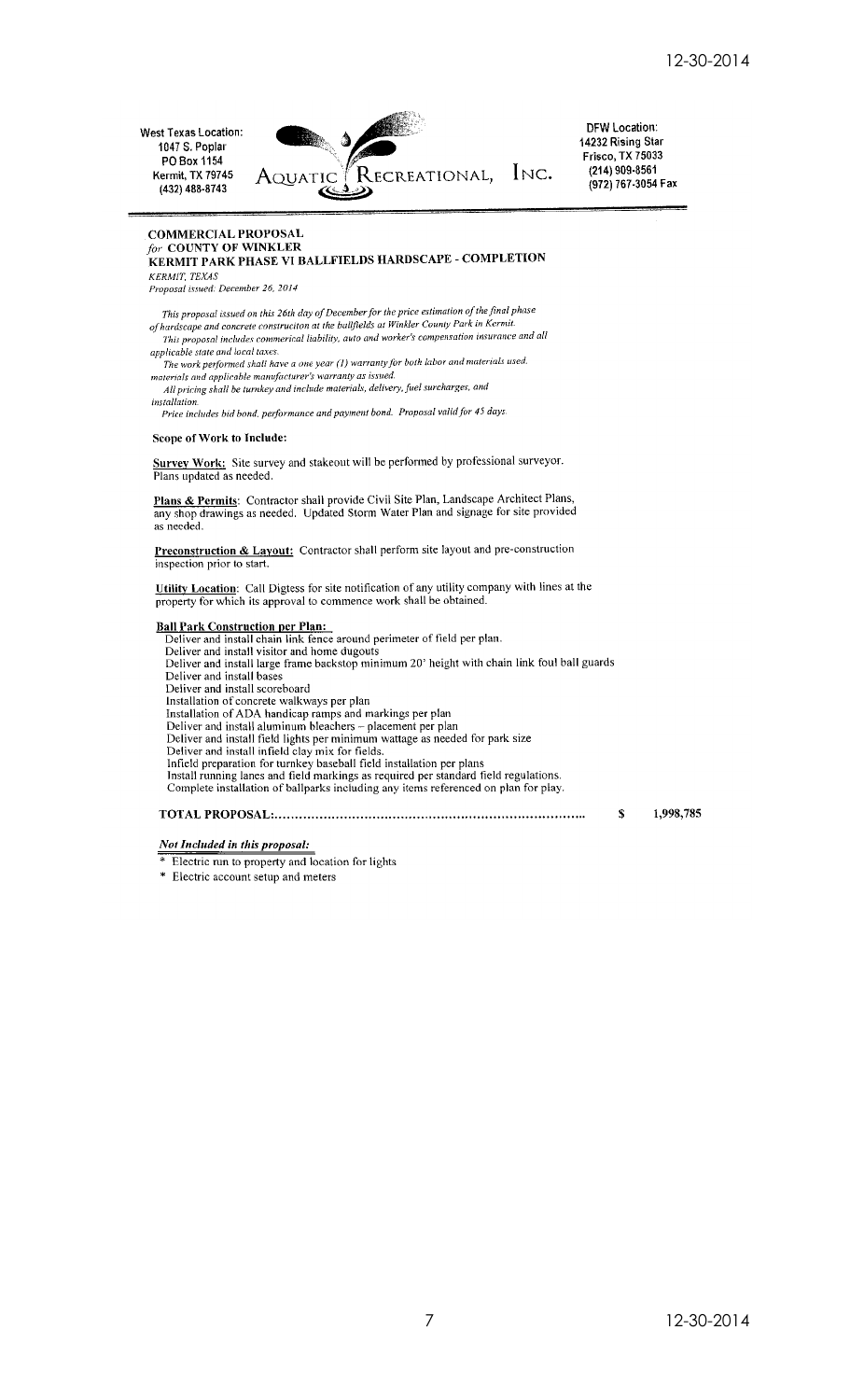#### Construction to be performed in accordance with:

International Building Code National Electrical Code Contractor Health and Safety Plan

#### **Bonds:**

**Bid Bond:** Furnish a good and sufficient bid bond from a surety company authorized to do business in the State of Texas. The amount of the bond shall be five percent (5%) of the total amount of the bid

#### Payment & Performance Bond:

Furnish within 10days of bid acceptance a bond for both payment and performance. The amount of the bond shall be for the full amount (100%) of the bid.

## **Commercial Insurance Requirements as follows:**

Limits of General Liability:  $$1,000,000 - Each Occurrence$ \$2,000,000 - General Aggregate Limit \$2,000,000 - Products / Completed Operations \$1,000,000 - Advertising / Personal Injury \$5,000 - Premises Medical Payments

#### **Automobile Liability**

Business Auto Liability with limits of at least \$1,000,000 Combined Single Limit.

#### **Workers Compensation and Employers Liability**

Employers Liability Insurance limits of at least \$1,000,000 Each Accident for bodily injury by accident and \$1,000,000 Each Employee for injury by disease.

A motion was made by Commissioner Neal and seconded by Commissioner Thompson to approve transfer of unexpended 2014 budgeted funds for specific projects not completed to committed funds as following:

|     |                                      | 12/30/2014 |               |
|-----|--------------------------------------|------------|---------------|
| ίť. | <b>GL Expense Bal Left</b>           | \$         | 2,585,119.00  |
|     | Capital Expenditures Bal Still Left  |            |               |
|     | Software Financials Package          | \$         | (84, 855.00)  |
|     | Software Courts Package              | \$\$\$\$   | (670, 297.00) |
|     | Livestock Trailer                    |            | (22,500.00)   |
|     | <b>Ball Fields</b>                   |            | (150, 306.00) |
|     | <b>Electricity Ball fields</b>       |            | (100,000.00)  |
|     | Airport Capital                      |            | (136,000.00)  |
|     | Lateral Roads                        | \$         | (91,903.00)   |
|     | <b>Things to Consider</b>            |            |               |
|     | 2 Copiers                            | \$         | (12,000.00)   |
|     | Server, Scanners & Printers          | \$         | (50,000.00)   |
|     | <b>Radio Communications</b>          | \$<br>\$   | (75,000.00)   |
|     | <b>Hospital Software</b>             |            | (300,000.00)  |
|     | <b>District Clerk Imaging</b>        | \$         | (200,000.00)  |
|     | <b>RHC Expansion</b>                 | \$         | (200,000.00)  |
|     | <b>Community Bldgs</b>               | \$         | (108, 558.00) |
|     | Courthouse Improvements              | Ş          | (50,000.00)   |
|     | <b>Hospital Capital Improvements</b> | \$         | (100,000.00)  |
|     | <b>VFD</b>                           | \$         | (50,000.00)   |
|     | <b>ADA</b>                           | \$         | (50,000.00)   |
|     | County Wide Equipment                | \$         | (100,000.00)  |
|     | Area R & B Prct 1                    | \$         | (13,700.00)   |
|     | Sheriff OT                           | \$         | (20,000.00)   |
|     |                                      |            |               |

 $120/20/2014$ 

which motion became an order of the Court upon the following vote: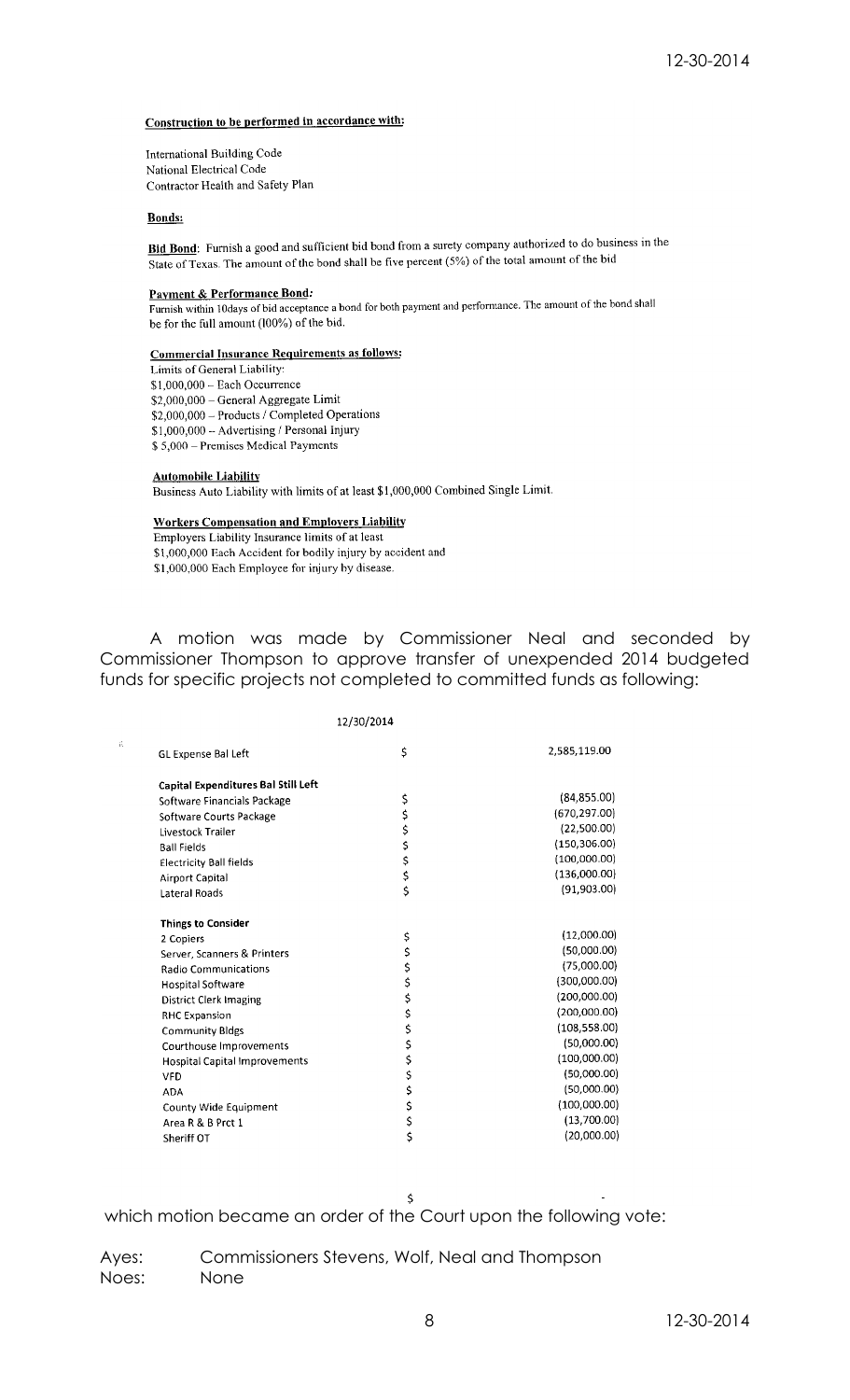A motion was made by Commissioner Neal and seconded by Commissioner Thompson to not approve any additional contribution to Texas County and District Retirement System for 2014; which motion became an order of the Court upon the following vote:

Ayes: Commissioners Stevens, Wolf, Neal and Thompson Noes: None

A motion was made by Commissioner Neal and seconded by Commissioner Thompson to not approve purchase of two (2) integrated patient transport and loading systems for Winkler County Emergency Medical Services in the amount of \$77,062.00 plus maintenance agreement; which motion became an order of the Court upon the following vote:

Ayes: Commissioners Stevens, Wolf, Neal and Thompson Noes: None

At this time the Court discussed end-of-year business.

A motion was made by Commissioner Neal and seconded by Commissioner Thompson to receive Monthly Report of County Treasurer; which motion became an order of the Court upon the following vote: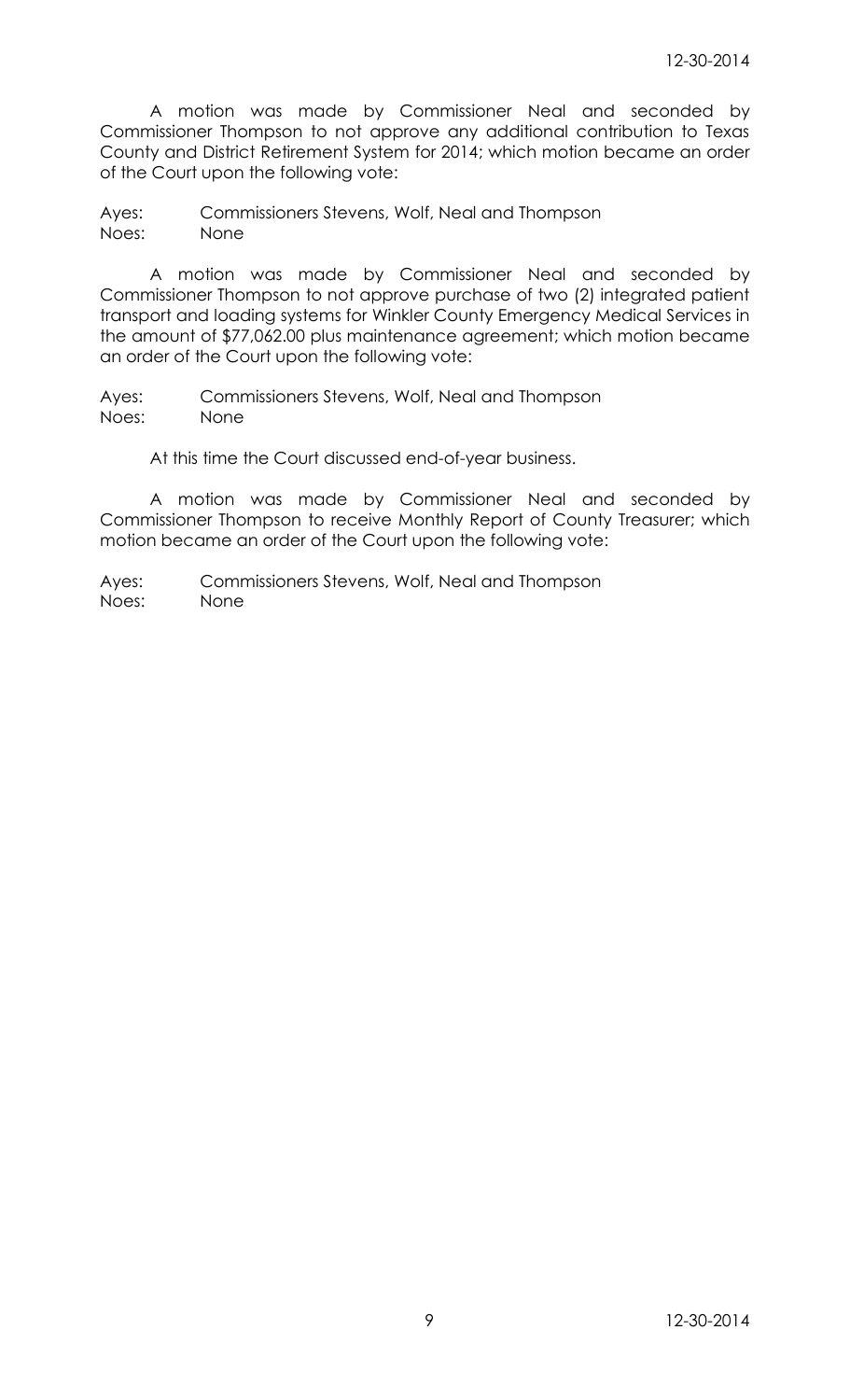# **WINKLER COUNTY TREASURER'S REPORT** EULONDA EVEREST

|                                                                    | 30-Nov-14                         |     |              |
|--------------------------------------------------------------------|-----------------------------------|-----|--------------|
| <b>Balances</b>                                                    | \$<br>(24, 188.19)                |     |              |
| <b>REVENUE DEPOSITS</b>                                            | \$<br>2,168,941.64                |     |              |
| <b>LESS BANK SERVICE CHARGE</b>                                    | \$<br>80.00                       |     |              |
| <b>Amount Paid</b>                                                 |                                   |     |              |
| <b>Accounts Payable</b>                                            |                                   | \$  | 1,366,305.70 |
| Payroll                                                            |                                   | \$  | 221,492.38   |
| Jury                                                               |                                   | \$  | 5,040.00     |
| Fica                                                               |                                   | \$  | 147,970.96   |
| <b>Wire Transfers-TDCJ</b>                                         |                                   | \$  | 447.90       |
| <b>Child Support</b>                                               |                                   | \$  | 588.92       |
| <b>Wire Transfers-TX POOL</b>                                      |                                   |     |              |
| <b>Wire Transfers-Tx Medical</b>                                   |                                   |     |              |
| <b>Wire Transfers-TCDRS</b>                                        |                                   |     |              |
| <b>HISPITAL DISRIP</b>                                             |                                   |     |              |
| <b>AMOUNT TO BALANCE</b>                                           |                                   | \$  | 402,827.59   |
|                                                                    | \$<br>2,144,673.45                | \$  | 2,144,673.45 |
|                                                                    |                                   |     |              |
|                                                                    | Eulonda Everest, County Treasurer |     |              |
| <b>STATE OF TEXAS</b>                                              |                                   |     |              |
| <b>COUNTY OF WINKLER</b>                                           |                                   |     |              |
|                                                                    |                                   |     |              |
| SUBSCRIBED AND SWORN to before me on the                           |                                   | dav |              |
| of<br>2014                                                         |                                   |     |              |
|                                                                    |                                   |     |              |
| <b>BRENDA L. BARRON</b>                                            |                                   |     |              |
| NOTARY PUBLIC<br>STATE OF TEXAS<br>My Commission Expires 8-13-2015 | <b>Winkler County, Texas</b>      |     |              |
|                                                                    |                                   |     |              |

A motion was made by Commissioner Neal and seconded by Commissioner Stevens to approve the following line item adjustment(s):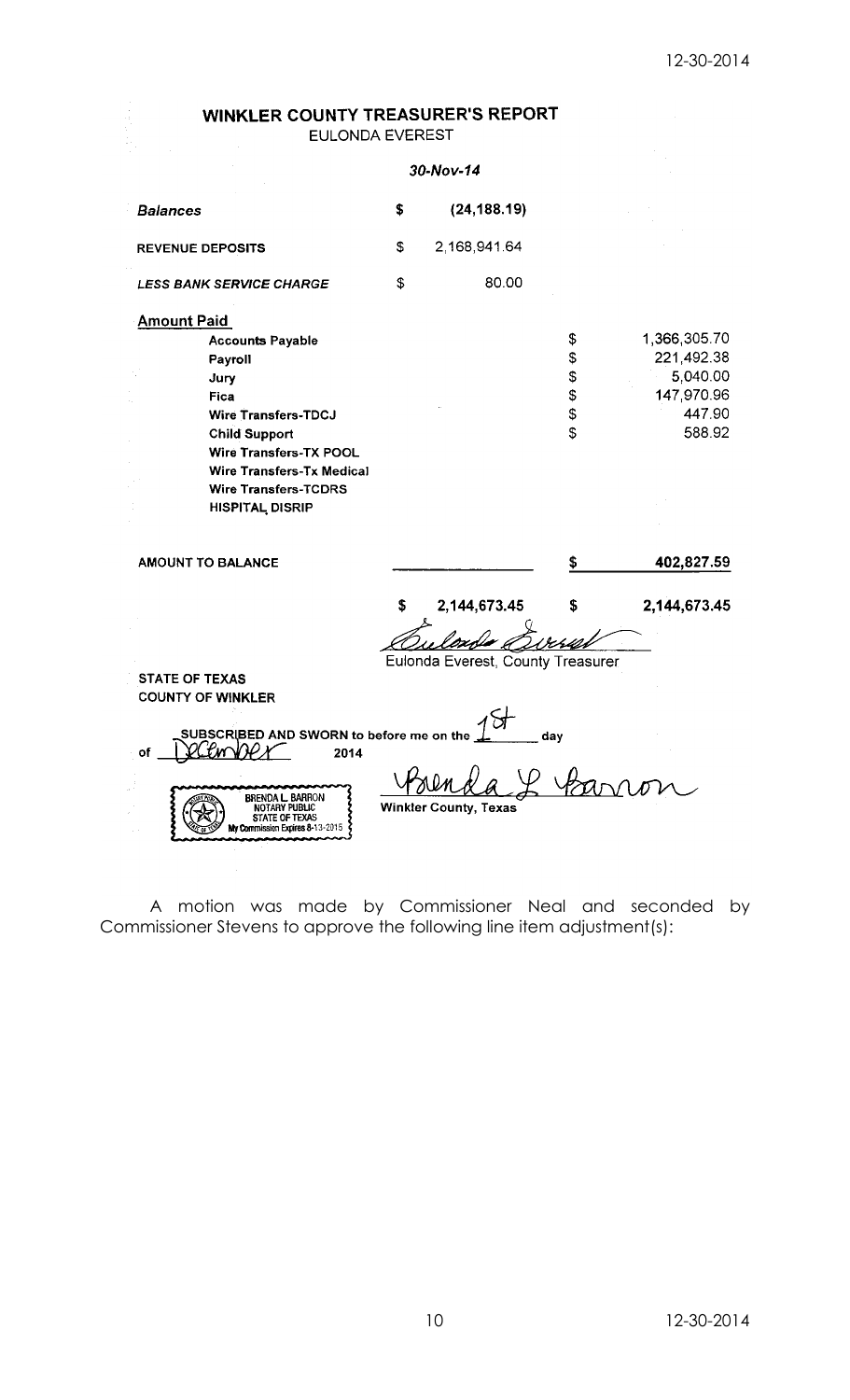### WINKLER COUNTY LINE ITEM ADJUSTMENTS **DECEMBER 30, 2014**

| <b>MEMORIAL HOSPITAL</b>                    |            |    |           |    |           |
|---------------------------------------------|------------|----|-----------|----|-----------|
| <b>HOSPTIAL SUPPORT</b>                     | 10-600-084 | \$ | 94,002.00 |    |           |
| TOBACCO SETTLEMENT                          | 10-600-085 |    |           | \$ | 94,002.00 |
| AMD-TOBACCO SETTLEMENT TO HOSPITAL SUPPORT  |            |    |           |    |           |
| <b>COUNTY AUDITOR</b>                       |            |    |           |    |           |
| SALARY SUPPLEMENT                           | 10-202-011 | \$ | 1.00      |    |           |
| SALARY ASST                                 | 10-202-020 |    |           | \$ | 1.00      |
| AMD-SALARY ASST TO SALARY SUPPLEMENT        |            |    |           |    |           |
| <b>WESTSIDE</b>                             |            |    |           |    |           |
| UTILTIES                                    | 10-205-050 | Ś  | 62.00     |    |           |
| <b>EQUIPMENT</b>                            | 10-205-080 |    |           | S  | 62.00     |
| AMD-EQUIPMENT TO UTILTIES                   |            |    |           |    |           |
| <b>COMMUNITY CENTER WINK</b>                |            |    |           |    |           |
| UTILITIES                                   | 10-206-050 | Ś  | 151.00    |    |           |
| <b>MAINTENANCE</b>                          | 10-206-090 |    |           | \$ | 151.00    |
| AMD-MAINT TO UTILITIES                      |            |    |           |    |           |
| <b>GOLF COURSE</b>                          |            |    |           |    |           |
| MAINTENANCE                                 | 10-213-090 | Ś  | 21.00     |    |           |
| PUMPS & WELL WORKS                          | 10-213-081 |    |           | \$ | 21.00     |
| AMD-PUMPS TO MAINTENANCE                    |            |    |           |    |           |
| KERMIT LIBRARY                              |            |    |           |    |           |
| <b>SUPPLIES</b>                             | 10-214-030 | \$ | 160.00    |    |           |
| <b>BOOKS PURCHASED</b>                      | 10-214-088 | Ś  | 400.00    |    |           |
| <b>TELEPHONE</b>                            | 10-214-040 |    |           | Ś  | 560.00    |
| AMD-TELEPHONE TO SUPPLIES & BOOKS PURCHASED |            |    |           |    |           |
| WINK LIBRARY                                |            |    |           |    |           |
| VACATION CLERK                              | 10-215-011 | Ś  | 256.00    |    |           |
| SUPPLIES                                    | 10-215-030 |    |           | \$ | 256.00    |
| AMD-SUPPLIES TO VACATION CLERK              |            |    |           |    |           |
| KVFD                                        |            |    |           |    |           |
| MAINT EQUIP                                 | 10-218-090 | Ś  | 1.00      |    |           |
| INSURANCE                                   | 10-218-149 |    |           | \$ | 1.00      |
| AMD-INSURANCE TO MAINT EQUIP                |            |    |           |    |           |
| DISTRICT COURT                              |            |    |           |    |           |
| MILEAGE VISTING JUDGE                       | 10-224-061 | Ś  | 426.00    |    |           |
| SALARY                                      | 10-224-010 |    |           | \$ | 426.00    |
| AMD-SALARY TO MILEAGE                       |            |    |           |    |           |
|                                             |            |    |           |    |           |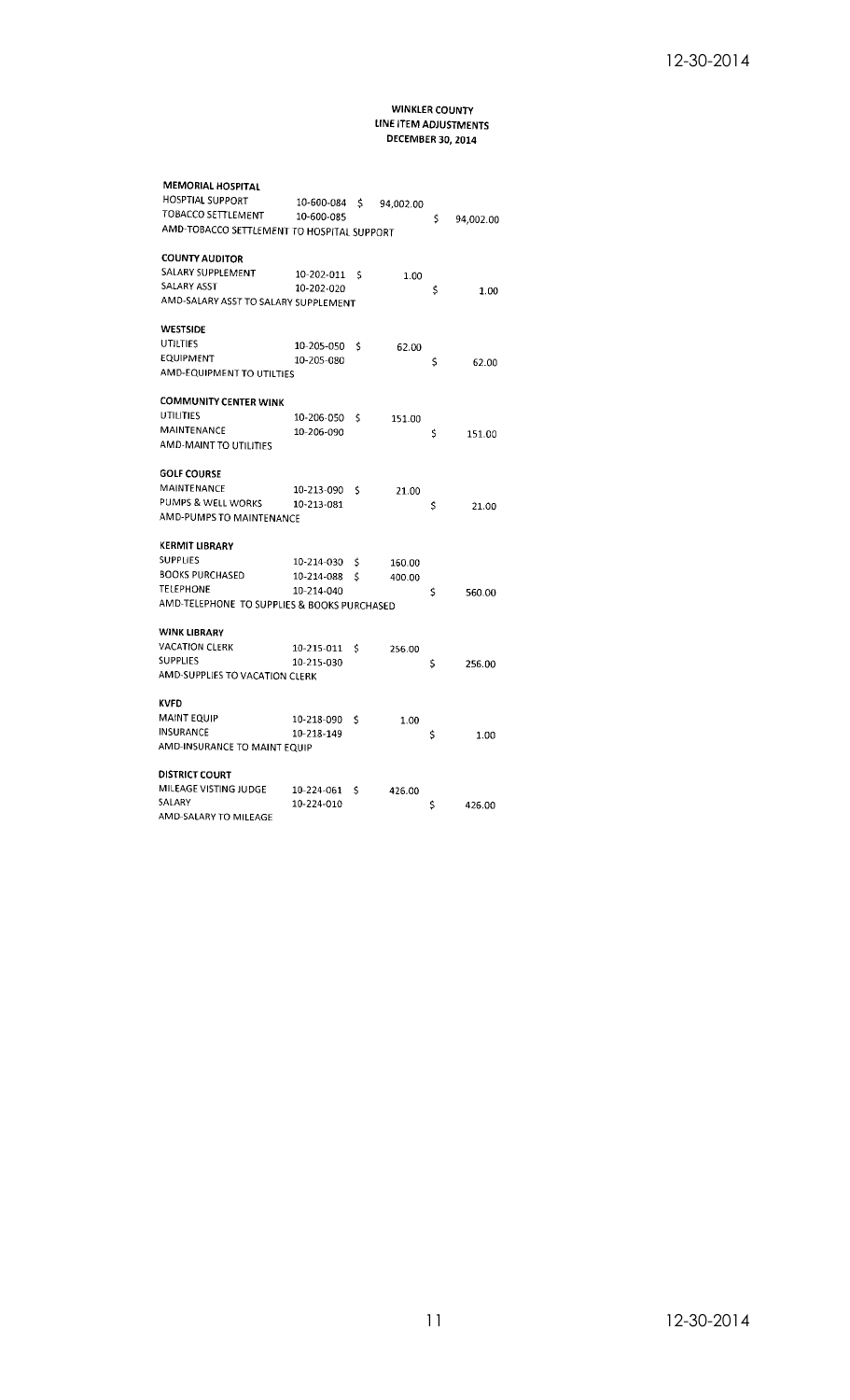# WINKLER COUNTY<br>LINE ITEM ADJUSTMENTS DECEMBER 30, 2014

| <b>JUVENILE COURT</b>                      |            |    |           |                 |
|--------------------------------------------|------------|----|-----------|-----------------|
| COURT APPTD ATTORNEY                       | 10-227-065 | Ś  | 400.00    |                 |
| <b>COURT REPORTER</b>                      | 10-228-066 |    |           | \$<br>400.00    |
| AMD-COURT REPORTER TO COURT APPTD ATTORNEY |            |    |           |                 |
| NONDESIGNATED                              |            |    |           |                 |
| <b>DPS SUPPLIES</b>                        | 10-230-042 | \$ | 20.00     |                 |
| <b>TELEPHONE</b>                           | 10-230-040 |    |           | \$<br>1,470.00  |
| LEGAL CLAIMS                               | 10-230-153 | \$ | 1,450.00  |                 |
| AMD-TELEPHONE TO DPS SUPPLIES              |            |    |           |                 |
| <b>SAFETY</b>                              |            |    |           |                 |
| <b>SUPPLIES</b>                            | 10-235-030 | \$ | 103.00    |                 |
| CONT ED                                    | 10-235-070 | Ś  | 253.00    |                 |
| TRAVEL                                     | 10-235-170 |    |           | \$<br>356.00    |
| AMD-TRAVEL TO SUPPLIES & CONT ED           |            |    |           |                 |
| <b>EMS</b>                                 |            |    |           |                 |
| TELEPHONE                                  | 10-236-040 | Ś  | 10.00     |                 |
| UTILITIES                                  | 10-236-050 |    |           | \$<br>10.00     |
| AMD-UTILITIES TO TELEPHONE                 |            |    |           |                 |
| EMS                                        |            |    |           |                 |
| TCDRS                                      | 10-236-057 | \$ | 300.00    |                 |
| <b>HOSP INS EXP</b>                        | 10-236-059 |    |           | \$<br>300.00    |
| AMD-HOSP EXP TO TCDRS                      |            |    |           |                 |
| <b>HUMAN RESOURCES</b>                     |            |    |           |                 |
| SUPPLIES                                   | 10-238-030 | \$ | 255.00    |                 |
| TRAVEL                                     | 10-238-070 |    |           | \$<br>255.00    |
| AMD-TRAVEL TO SUPPLIES                     |            |    |           |                 |
| <b>DATA PROCESSING</b>                     |            |    |           |                 |
| MAINTENANCE                                | 10-240-090 | \$ | 15,087.00 |                 |
| COLA                                       | 10-230-021 |    |           | \$<br>15,087.00 |
| AMD-COLA TO MAINTENANCE                    |            |    |           |                 |
| <b>JUV PROBATION</b>                       |            |    |           |                 |
| VEHICLE MAINTENANCE                        | 10-243-090 | \$ | 201.00    |                 |
| ELECTRONIC MONITORING                      | 10-243-330 |    |           | \$<br>201.00    |
| AMD-ELECTRONIC MONITORING TO VEHICLE MAINT |            |    |           |                 |
| LAW LIBRARY                                |            |    |           |                 |
| BOOKS & SUBS                               | 10-245-141 | \$ | 1,324.00  |                 |
| <b>COPIER SUPPLIES</b>                     | 10-230-146 |    |           | \$<br>1,324.00  |
| AMD-COPIER SUPPLIES TO BOOKS & SUBS        |            |    |           |                 |
|                                            |            |    |           |                 |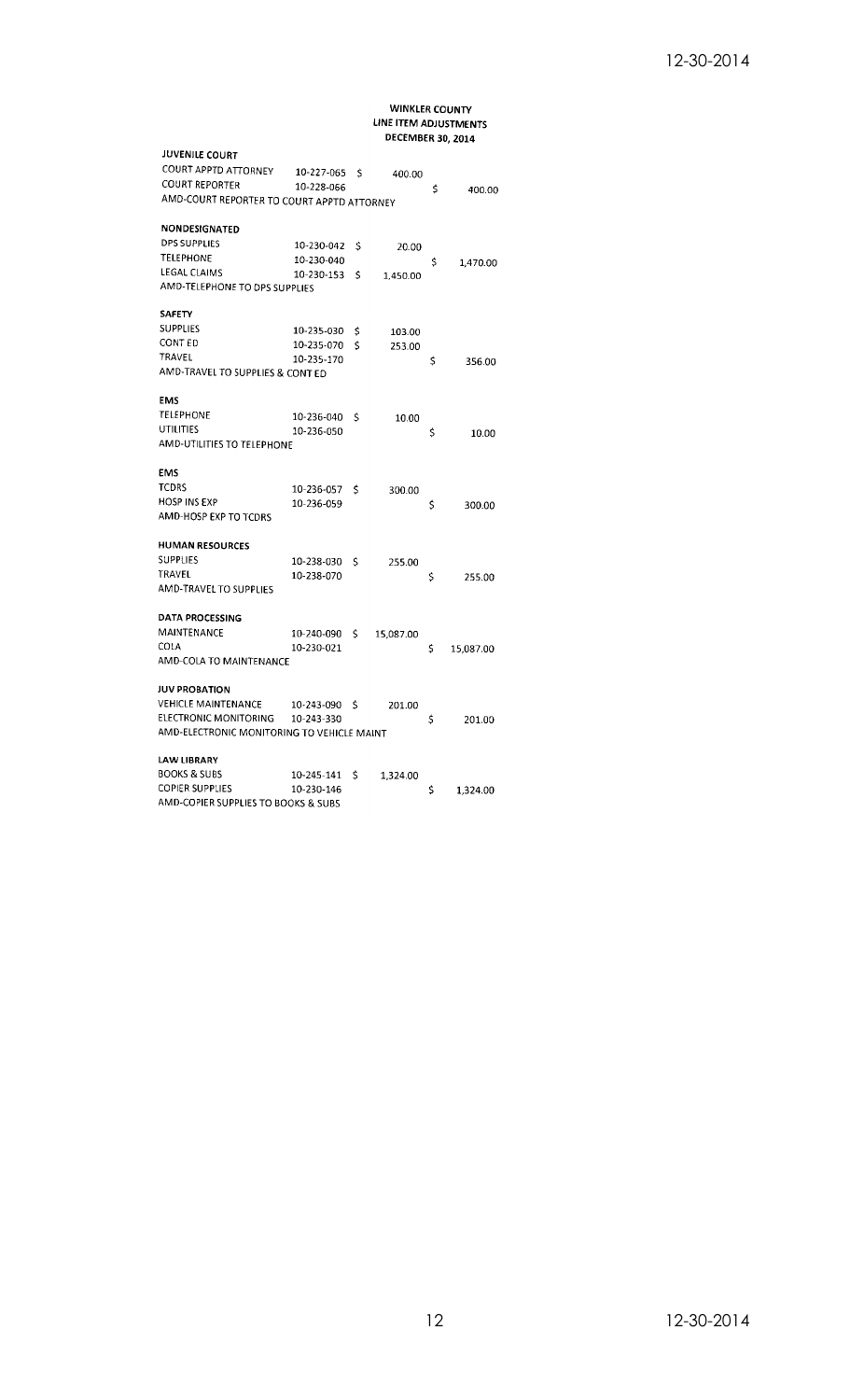|                                                |            |     | <b>WINKLER COUNTY</b><br>LINE ITEM ADJUSTMENTS |    |          |
|------------------------------------------------|------------|-----|------------------------------------------------|----|----------|
| <b>ADMINISTRATION</b>                          |            |     | <b>DECEMBER 30, 2014</b>                       |    |          |
| SAL COMM PCT 1                                 | 10-300-001 | Ş   | 1.00                                           |    |          |
| SAL COMM PCT 2                                 | 10-300-002 | \$  | 1.00                                           |    |          |
| SAL COMM PCT 3                                 | 10-300-003 | \$  | 1.00                                           |    |          |
| SAL COMM PCT 4                                 | 10-300-004 | \$  | 1.00                                           |    |          |
| TRAVEL                                         | 10-300-071 |     |                                                | \$ | 4.00     |
| AMD -TRAVEL TO SALARIES                        |            |     |                                                |    |          |
| AREA 2 R & B                                   |            |     |                                                |    |          |
| FOREMAN                                        | 10-312-010 | Ş   | 431.00                                         |    |          |
| EQUIPMENT                                      | 10-312-080 | \$  | 675.00                                         |    |          |
| MAINTENANCE                                    | 10-312-090 | \$  | 441.00                                         |    |          |
| EQUIPMENT OPERATOR                             | 10-312-011 |     |                                                | \$ | 1,486.00 |
| UTILITIES                                      | 10-312-050 |     |                                                | \$ | 61.00    |
| AMD-UTILITIES & EQUIP OPERATOR TO SAL FOREMAN, |            |     |                                                |    |          |
| <b>EQUIPMENT &amp; MAINT</b>                   |            |     |                                                |    |          |
| LATERAL ROADS                                  |            |     |                                                |    |          |
| PRINCIPAL LEASED EQUIP                         | 10-316-079 | \$  | 1.00                                           |    |          |
| INTEREST LEASED EQUIP                          | 10-316-156 |     |                                                | \$ | 1.00     |
| AMD-INTEREST EQUIP TO PRINCIPAL LEASED EQUIP   |            |     |                                                |    |          |
| <b>COUNTY ATTORNEY</b>                         |            |     |                                                |    |          |
| <b>SUPPLIES</b>                                | 10-401-030 | \$  | 371.00                                         |    |          |
| EQUIPMENT                                      | 10-401-080 |     |                                                | \$ | 371.00   |
| AMD-EQUIPMENT TO SUPPLIES                      |            |     |                                                |    |          |
| COUNTY CLERK                                   |            |     |                                                |    |          |
| SAL COUNTY CLERK                               | 10-402-010 | \$  | 1.00                                           |    |          |
| SAL DEPUTY CLERK                               | 10-402-020 |     |                                                | \$ | 1.00     |
| AMD-SAL DEPUTY CLERK TO SAL COUNTY CLERK       |            |     |                                                |    |          |
| <b>COUNTY CLERK</b>                            |            |     |                                                |    |          |
| TELEPHONE                                      | 10-402-040 | Ş   | 47.00                                          |    |          |
| MICROFILM                                      | 10-402-145 | \$. | 1,411.00                                       |    |          |
| <b>ELECTION EXP</b>                            | 10-402-186 | \$  | 255.00                                         |    |          |
| TRAVEL                                         | 10-402-070 |     |                                                | Ş  | 940.00   |
| <b>SUPPLIES</b>                                | 10-402-030 |     |                                                | \$ | 358.00   |
| <b>EAGLE SUBSCRIPTIONS</b>                     | 10-402-187 |     |                                                | \$ | 80.00    |
| <b>AEROCARE</b>                                | 10-230-155 |     |                                                | \$ | 335.00   |
| AMD-AEROCARE, EAGLES SUBS, SUPPLIES, TRAVEL TO |            |     |                                                |    |          |
| TELEPHONE, MICROFILM, ELECTION EXP             |            |     |                                                |    |          |
| <b>COUNTY JUDGE</b>                            |            |     |                                                |    |          |
| SAL COUNTY JUDGE                               | 10-403-010 | \$. | 1.00                                           |    |          |
| SAL ADMIN ASST                                 | 10-403-020 |     |                                                | \$ | 1.00     |
| SUPPLIES                                       | 10-403-030 | \$  | 102.00                                         |    |          |
| TRAVEL                                         | 10-403-070 |     |                                                | \$ | 102.00   |
| AMD-TRAVEL TO SUPPLIES, SAL ADMIN ASST TO SAL  |            |     |                                                |    |          |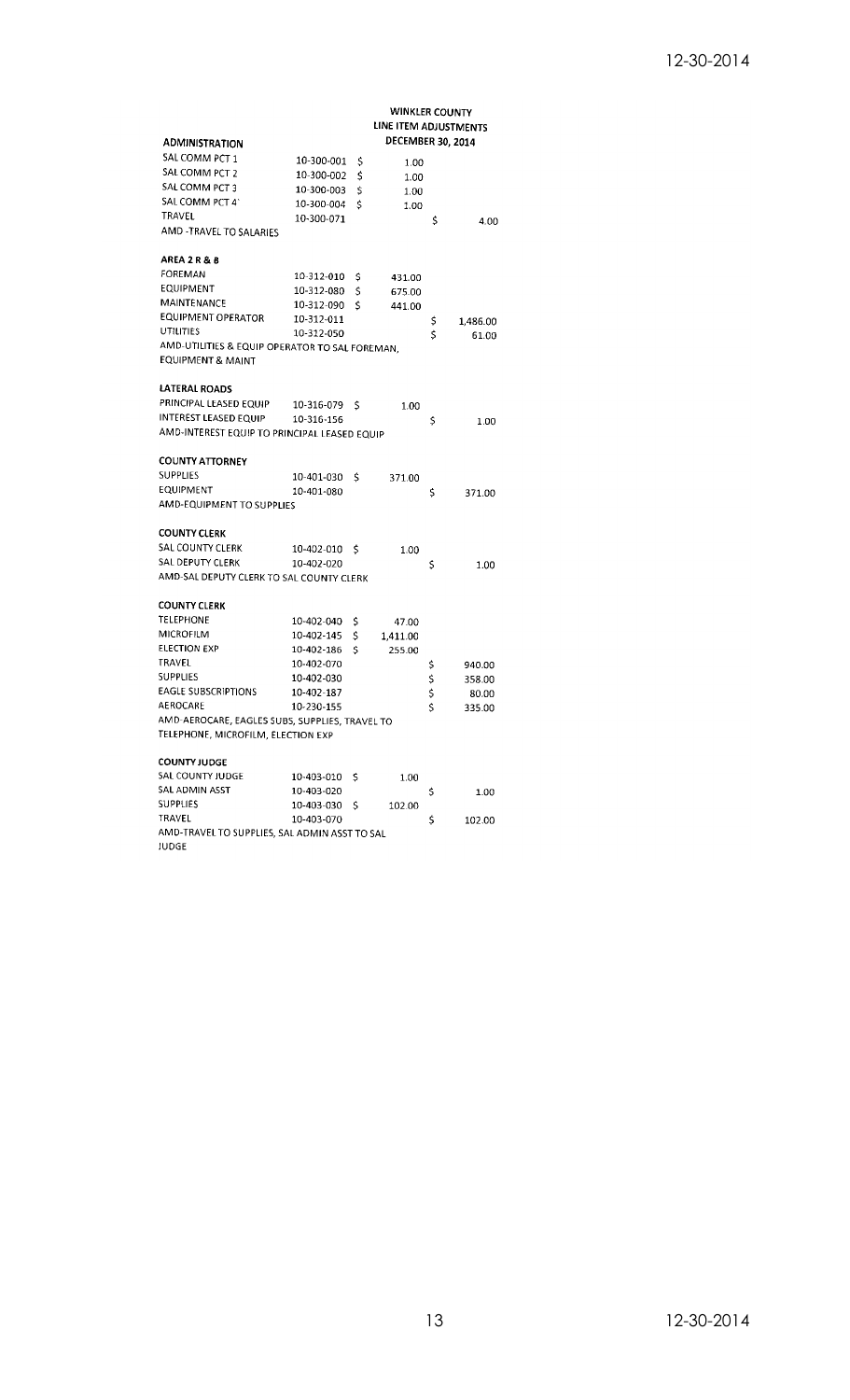|                                        |            |     | <b>WINKLER COUNTY</b>    |     |           |
|----------------------------------------|------------|-----|--------------------------|-----|-----------|
|                                        |            |     | LINE ITEM ADJUSTMENTS    |     |           |
| <b>COUNTY SHERIFF</b>                  |            |     | DECEMBER 30, 2014        |     |           |
| SAL SHERIFF                            | 10-404-010 | \$  | 1.00                     |     |           |
| SAL FIELD DEPUTIES                     | 10-404-011 | \$  | 2,605.00                 |     |           |
| OVERTIME PAY                           | 10-404-014 | \$  | 245.00                   |     |           |
| SAL JAIL NURSE                         | 10-404-015 | \$  | 236.00                   |     |           |
| CHIEF INVESTIGATOR                     | 10-404-017 | \$  | 690.00                   |     |           |
| SAL JAIL FOOD ADMIN                    | 10-404-021 | \$  | 1.00                     |     |           |
| PRISONER MEDICAL                       | 10-404-026 | \$  | 283.00                   |     |           |
| JAIL SUPPLIES                          | 10-404-031 | \$  | 562.00                   |     |           |
| <b>TELEPHONE</b>                       | 10-404-040 | \$  | 18.00                    |     |           |
| PRISONER BOARD                         | 10-404-042 | \$  | 126.00                   |     |           |
| UTILITIES                              | 10-404-050 | \$  | 954.00                   |     |           |
| <b>UNIFORMS</b>                        | 10-404-062 | \$  | 79.00                    |     |           |
| JAIIL MAINTENANCE                      | 10-404-090 | \$  | 1,367.00                 |     |           |
| SAL JAIL COOKS                         | 10-404-022 |     |                          | \$  | 7,167.00  |
| AMD-SAL JAIL COOKS TO EXPENSES         |            |     |                          |     |           |
|                                        |            |     |                          |     |           |
| <b>TAX ASSESSOR</b>                    |            |     |                          |     |           |
| SUPPLIES<br>SAL DEPUTY                 | 10-405-030 | \$  | 1,140.00                 |     |           |
|                                        | 10-405-020 |     |                          | \$  | 1,140.00  |
| AMD-SAL DEPUTY TO SUPPLIES             |            |     |                          |     |           |
| <b>COUNTY TREASURER</b>                |            |     |                          |     |           |
| SAL TREASURER                          |            |     |                          |     |           |
| <b>SUPPLIES</b>                        | 10-408-010 | S   | 1.00                     |     |           |
| AMD-SUPPPLIES TO SAL TREASURER         | 10-408-030 |     |                          | \$  | 1.00      |
|                                        |            |     |                          |     |           |
| <b>DISTRICT CLERK</b>                  |            |     |                          |     |           |
| SAL DISTRICT CLERK                     | 10-409-010 | S   |                          |     |           |
| SAL DEPUTY CLERK                       | 10-409-020 |     | 1.00                     |     |           |
| AMD-SAL DEPUTY CLERK TO DISTRICT CLERK |            |     |                          | Ş   | 1.00      |
|                                        |            |     |                          |     |           |
| JP PCT 1                               |            |     |                          |     |           |
| SAL JP #1                              | 10-410-010 | Ś   | 1.00                     |     |           |
| SAL RECEPTIONIST                       | 10-410-020 |     |                          | \$  | 1.00      |
| AMD-SAL RECEPTIONIST TO JP '#1         |            |     |                          |     |           |
|                                        |            |     |                          |     |           |
| JP PCT 2                               |            |     |                          |     |           |
| SAL JP #2                              | 10-411-010 | \$  | 1.00                     |     |           |
| <b>SUPPLIES</b>                        | 10-411-030 |     |                          | \$  | 1.00      |
| AMD-SUPPLIES TO SAL JP #2              |            |     |                          |     |           |
|                                        |            |     |                          |     |           |
| <b>JUSTICE COURT</b>                   |            |     |                          |     |           |
| <b>AUTOPSY</b>                         | 10-414-510 | \$. | 4,000.00                 |     |           |
| CONTINGENCY                            | 10-230-083 |     |                          | \$. | 4,000.00  |
| AMD-CONTINGENCY TO AUTOPSY             |            |     |                          |     |           |
|                                        |            |     | <b>WINKLER COUNTY</b>    |     |           |
|                                        |            |     | LINE ITEM ADJUSTMENTS    |     |           |
| <b>CONSTABLES</b>                      |            |     | <b>DECEMBER 30, 2014</b> |     |           |
| SAL PCT #1                             | 10-415-011 | \$  |                          |     |           |
| <b>SUPPLIES</b>                        | 10-415-030 |     | 76.00                    |     |           |
| AMD-SUPPLIES TO SAL PCT #1             |            |     |                          | Ś   | 76.00     |
|                                        |            |     |                          |     |           |
| PROFESSIONAL PROSECUTOR                |            |     |                          |     |           |
| <b>GRANT EXPENSE</b>                   | 10-226-090 | \$. | 66,123.00                |     |           |
| EMP HOSP INSURANCE                     | 10-229-058 |     |                          | \$  |           |
| AMD-HOSP INS TO GRANT EXPENSE          |            |     |                          |     | 66,123.00 |
|                                        |            |     |                          |     |           |
| <b>R&amp;BPRCT2</b>                    |            |     |                          |     |           |
| <b>EQUIP OPERATOR</b>                  | 10-312-011 | Ś   | 1.00                     |     |           |
| <b>TELEPHONE</b>                       | 10-312-040 |     |                          | \$  | 1.00      |
| AMD-TELEPHONE TO EQUPMENT OPERATOR     |            |     |                          |     |           |
|                                        |            |     |                          |     |           |
| <b>KERMIT LIBRARY</b>                  |            |     |                          |     |           |
| <b>TELEPHONE</b>                       | 10-214-040 | S   | 113.00                   |     |           |
| UTILITIES                              | 10-214-050 |     |                          | \$  | 113.00    |
| AMD-UTILITIES TO TELEPHONE             |            |     |                          |     |           |

which motion became an order of the Court upon the following vote: